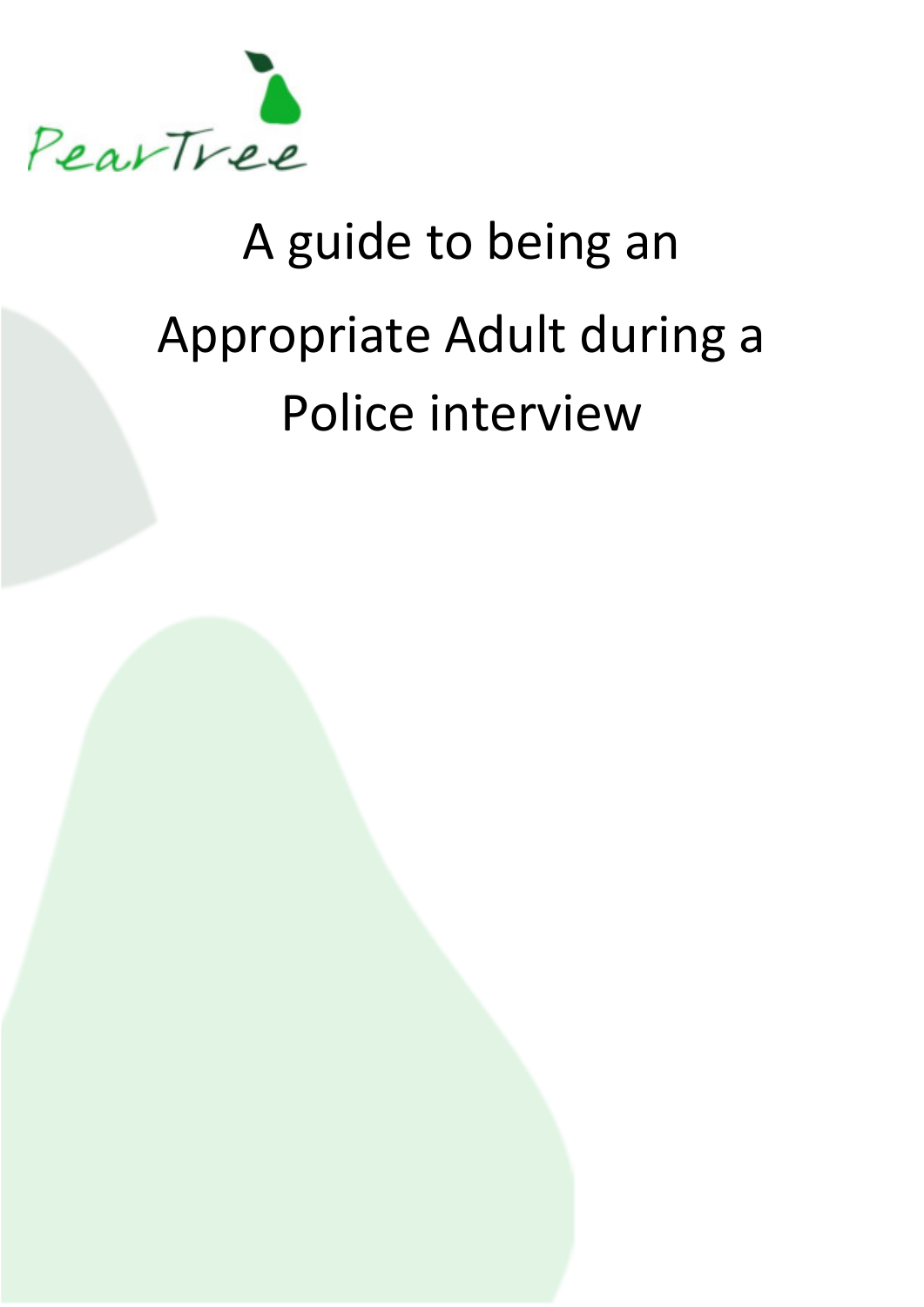# **A guide to being an Appropriate Adult during a Police interview.**

The Police cannot interview a detained person that they have identified as (vulnerable) without an appropriate adult, unless that person has committed a serious crime.

# **What is my role?**

My role is to ensure that:

The vulnerable person understands what is happening and why.

The vulnerable person understands their rights and your role in protecting them.

They get legal advice, this is free.

The interview is conducted fairly and to help the vulnerable person and the Police to communicate so that the evidence given is reliable.

It is possible that you may be asked to testify in court as to the reliability of the evidence.

#### **What should I do?**

Before the Police interview:

Inspect the custody record which records the vulnerable persons time in custody and what has happened.

Check that they have been told why they are being detained.

Explain your role to them and what you can or cannot do.

Make sure that they have a solicitor to give them legal advice.

Make sure that they understand the difference between your role and that of their solicitor.

Make sure that they understand their rights and the procedure that will be followed.

If the vulnerable person is under the influence of drinks/drugs etc they should not be interviewed unless they are able to give responsible replies whilst being interviewed.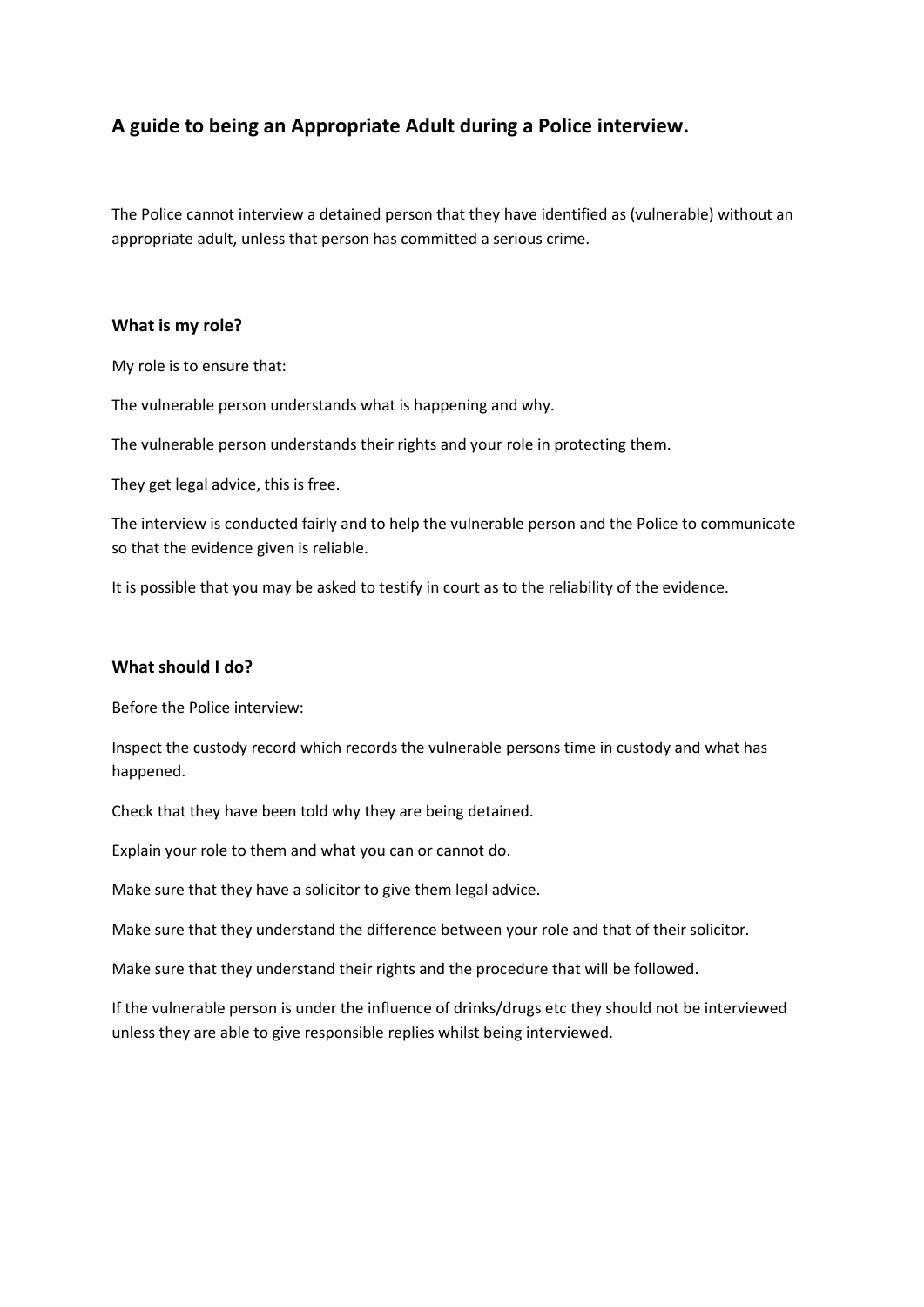# **During the interview**

Be present when caution is given.

'You do not have to say anything, but it may harm your defence if you do not mention when questioned something you may later rely on in court. Anything you do say may be given in evidence.'

The interview will be taped and you may take notes.

You are not there as an observer and have the right to intervene in the interest and welfare of the vulnerable person.

Ensure that the vulnerable person understands the questions and is able to give responsible replies.

# **After the interview**

The custody officer will decide whether to charge the vulnerable person, or whether they will be released, or released on bail.

If a vulnerable person is detained the custody officer will risk assess that person to determine what levels of monitoring/ observations are necessary.

Risk assessments will include:

Has the detainee any illness/injury? Does the detainee need to see a doctor? Does the detainee take medication? If so, what is the medication for? Has the detainee any mental health problems? Does the detainee shoe any signs of self harming?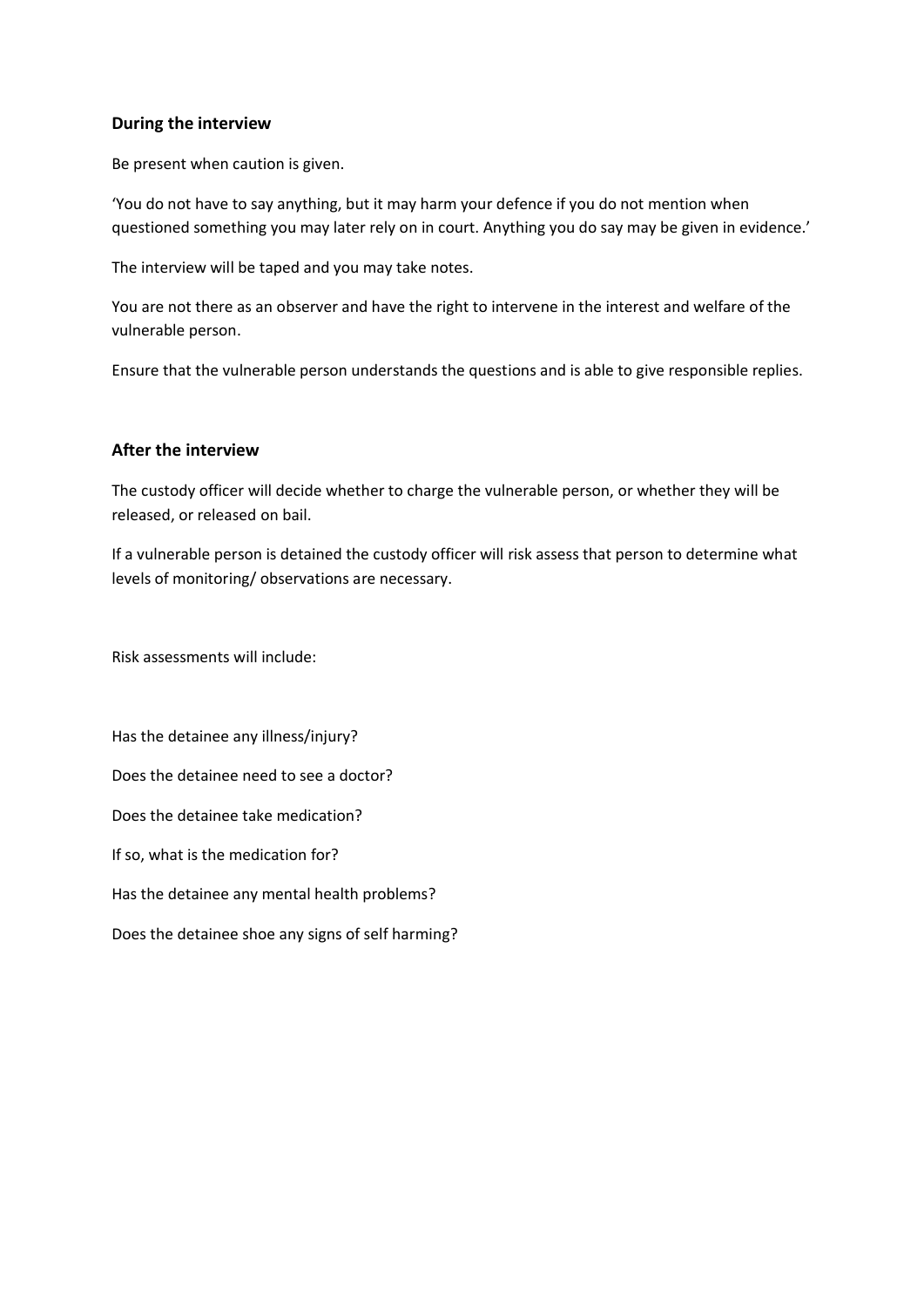Detained person's entitlement:

The detainee may receive visits and contact with outside persons at the custody officers discretion.

Unless certain conditions apply the detainee may make one phone call.

The detainee will receive adequate food and drink.

The detainee will receive access to a toilet and washing facilities.

The detainee will receive medical attention.

If clothing is taken from the detainee, they will receive replacement clothing that is clean and comfortable.

#### Detention period:

A person arrested for an arrestable offence can now be detained for up to 36 hours with the authorisation of a Superintendant. The Home Office guidance makes clear that the power to detain Juveniles beyond 24 hours should normally only be used in the case of serious arrestable offences. The power should be used sparingly and having regard to the special vulnerability of juveniles and the alternatives to police custody.

They may be required to return to the police station for further questioning in which case you will be needed again.

#### **What shouldn't I do?**

Speak on behalf of the vulnerable person.

Discuss the alleged offence with the vulnerable person.

Be compromised by receiving a confession of guilt from the vulnerable person.

Give legal advice.

#### **What are my rights?**

To inspect the custody records, which are kept by the custody officer.

To speak to the young person alone, if they wish to do so.

To intervene and if necessary stop the interview in the interest of the young person and their giving of reliable evidence.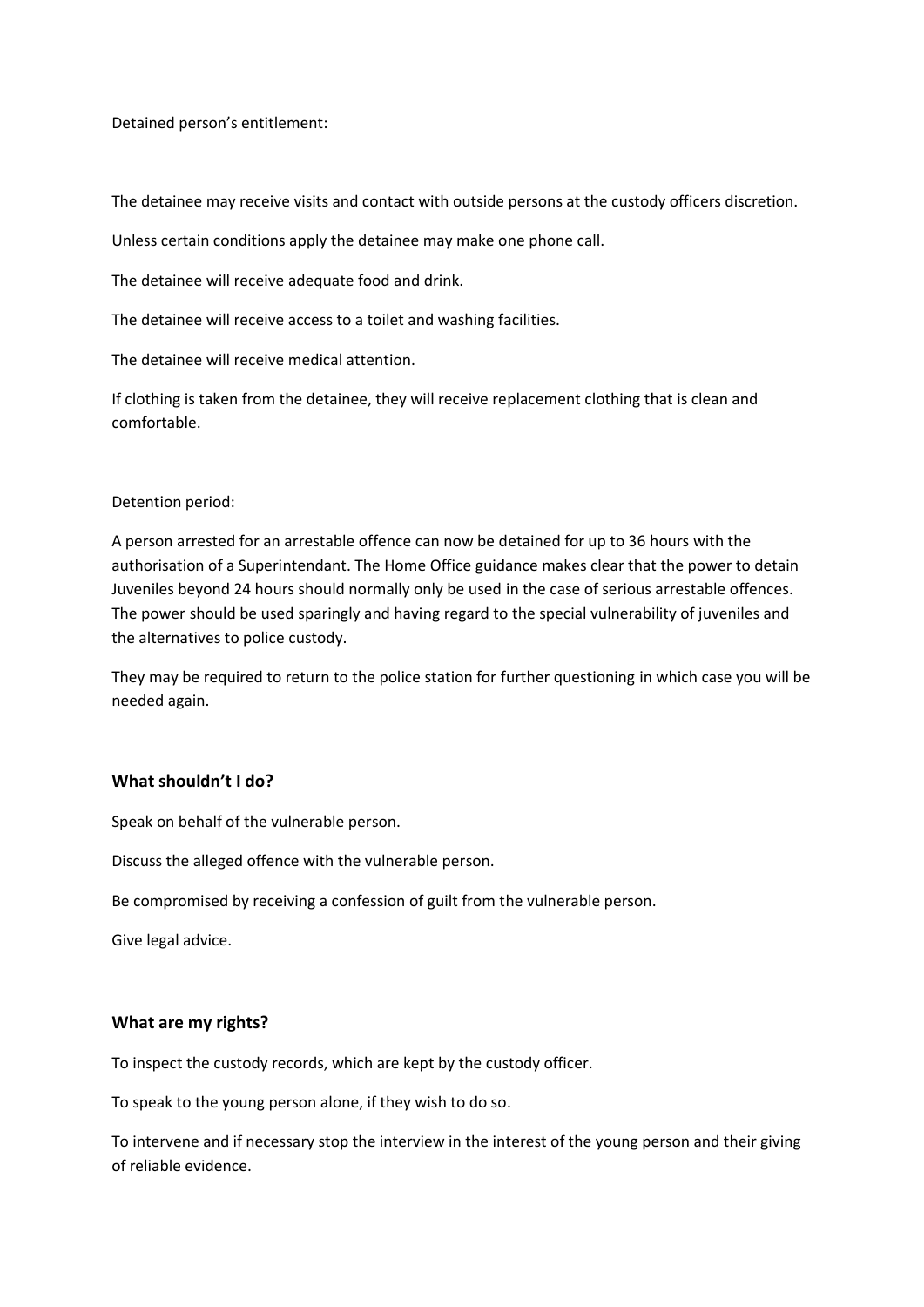To seek legal advice on behalf of the young person and ensure that a solicitor is present.

To see copies of 'The Notice To Detained Person And Notice Of Entitlement' which give the right of the detained person in custody.

# **Checklist**

Have I inspected the custody record? Yes/No Have the rights of the young person been respected? Yes/No Have I explained my role and was it understood? Yes/No Did I hear them being cautioned and was it understood? Yes/No Have they got legal representation? Yes/No Was I happy with the way the interview was conducted? Yes/No Did the young person understand the questions? Yes/No Was I happy with the way that the fingerprints etc were taken? Yes/No Would I be happy to verify the evidence in court? Yes/No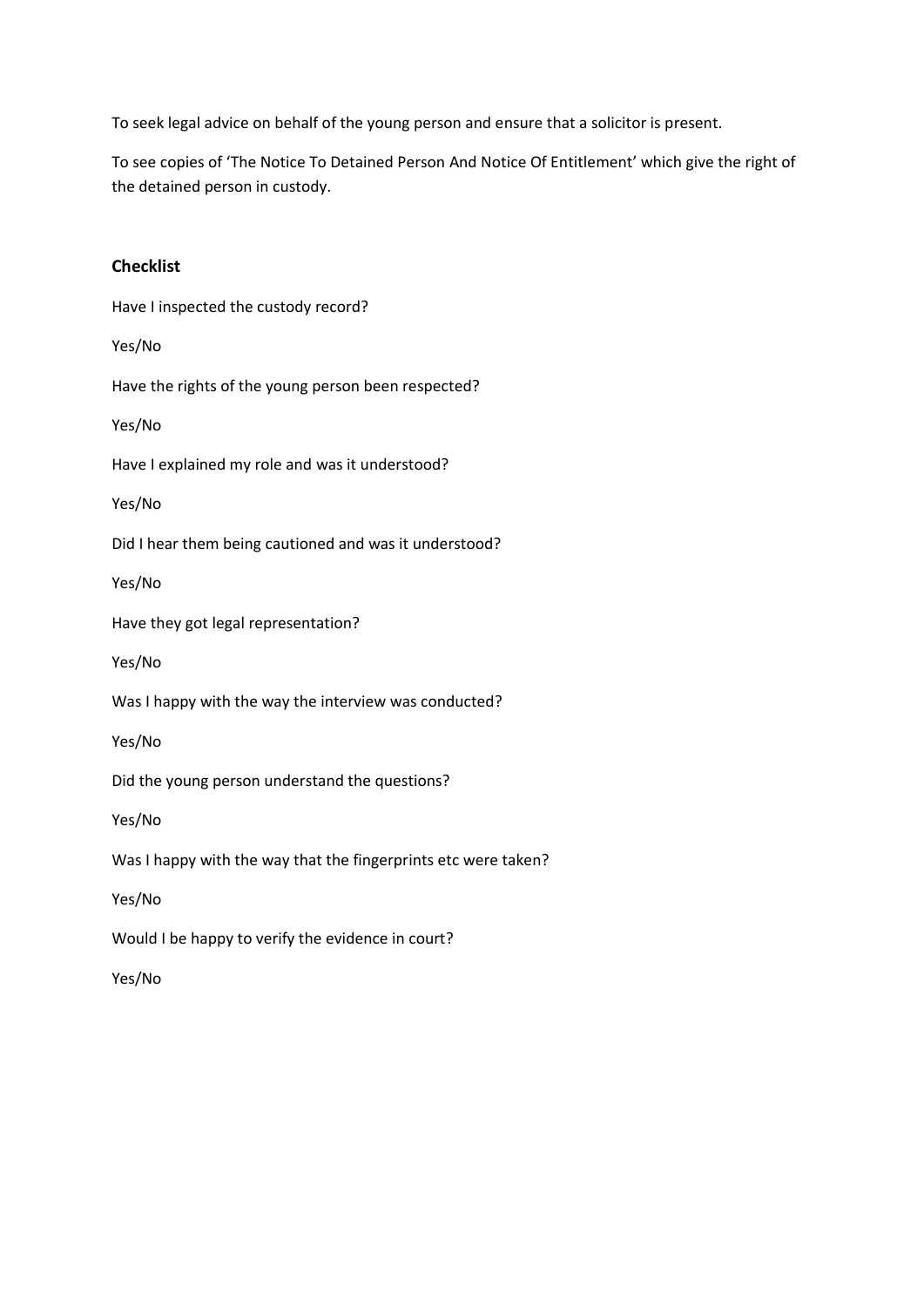# **The appropriate adult means in case of:**

(A) Juvenile

1. The parent, guardian or the juvenile is in local authority or voluntary organisation care, or is otherwise being looked after under the Children's Act 1989. A person representing that authority or organisation.

2. A social worker of a local authority social services department.

3. Failing these, some other responsible adult aged 18 or over who is not a police officer or employed by the police.

(B) Person who is mentally disordered or mentally vulnerable.

1. A relative, guardian or other person responsible for the care or custody.

2. Someone experienced in dealing with mentally disordered or mentally vulnerable people but who is not a police officer or employed by the police.

Failing these, some other responsible adult aged 18 years or over who is not a police officer or employed by the police.

A person, including a parent or guardian should not be an appropriate adult if they are:

- Suspected of involvement in the offence
- The victim
- A witness
- Involved in the investigation
- •

Received admissions prior to attending to act as the appropriate adult.

If a juvenile admits an offence to, or in the presence of a social worker or member of a youth offending team other than during the time that a person is acting as the juveniles appropriate adult another adult should be appointed in the interest of fairness.

A detainee should always be given an opportunity, when an appropriate adult is called to a police station, to consult privately with a solicitor in the appropriate adult's absence if they want.

If the detainee is a juvenile mentally disordered or otherwise mentally vulnerable, the custody officer must as soon as possible inform the appropriate adult who in case of a juvenile may not be a person responsible for their welfare of:

- The grounds for their detention
- Their whereabouts